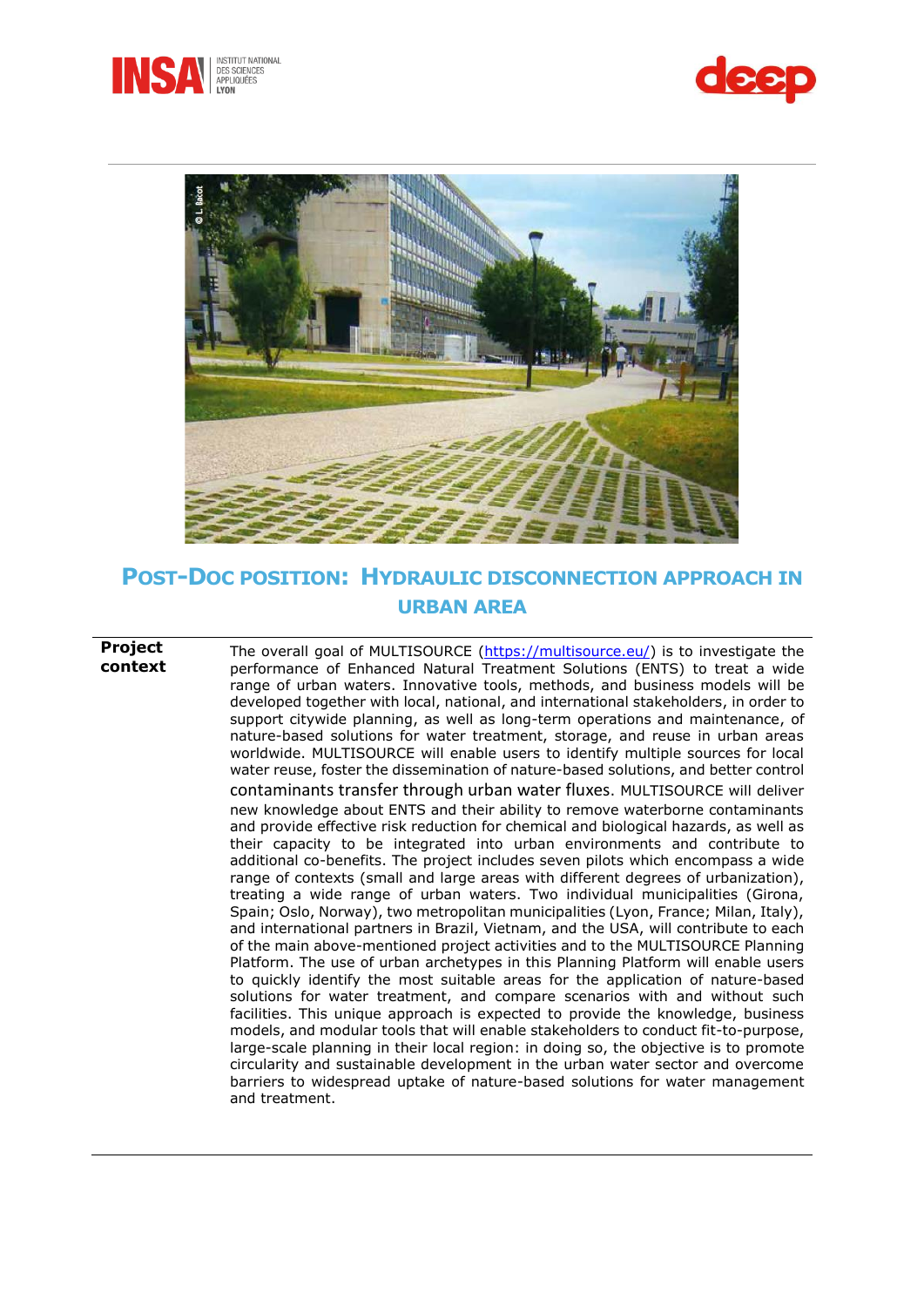



| Job<br>description                          | Interested in contributing to Multisource, developing your skills and<br>extending your collaborative network across Europe with leading<br>organisations?                                                                                                                                                                                                                                                                                                                                                                                                                                                                                                                                                                                                                                    |
|---------------------------------------------|-----------------------------------------------------------------------------------------------------------------------------------------------------------------------------------------------------------------------------------------------------------------------------------------------------------------------------------------------------------------------------------------------------------------------------------------------------------------------------------------------------------------------------------------------------------------------------------------------------------------------------------------------------------------------------------------------------------------------------------------------------------------------------------------------|
|                                             | A post-doc position is opened at INSA Lyon (DEEP laboratory). The recruited<br>person will contribute to the development of a decision support tool on hydraulic<br>disconnection, in close collaboration with UFZ and INRAE. The description of the<br>task is as follows:                                                                                                                                                                                                                                                                                                                                                                                                                                                                                                                   |
|                                             | The disconnection module, developed by the hired post-doc at INSA, is based on<br>spatial analysis, hydrologic modelling of runoff and transfer of urban waters in<br>sewer networks including separate and combined systems. This tool will enable<br>city planners to identify areas where Nature-based solutions for urban water<br>treatment (NBSWT) could be implemented to alleviate pressure on the existing<br>water infrastructure network. The MULTISOURCE Selection Tool will specify which<br>NBSWT technologies are expected to provide the most value in terms of increased<br>treatment, storage, and opportunities for safe reuse of polluted water, among<br>other co-benefits. This disconnection module will be integrated into the final<br>MULTISOURCE sustainable tool. |
|                                             | In collaboration with UFZ and INRAE, the recruited person will be in charge of<br>defining detailed objectives and workplan, elaborate and develop methods and<br>tools for:                                                                                                                                                                                                                                                                                                                                                                                                                                                                                                                                                                                                                  |
|                                             | catchment delineation and space discretization around the problematical<br>combined sewer overflow structures<br>improving modelling of rainfall-runoff and transfer in the discretized areas<br>$\overline{\phantom{0}}$<br>(a python-based preliminary model is available)                                                                                                                                                                                                                                                                                                                                                                                                                                                                                                                  |
|                                             | developing specific algorithms to prioritize urban sub-catchment to be                                                                                                                                                                                                                                                                                                                                                                                                                                                                                                                                                                                                                                                                                                                        |
|                                             | disconnected<br>elaborating an integrated modelling approach - combining combined<br>sewer system and NBSWT - to evaluate the hydrologic response of an<br>urban catchment drained by hybrid infrastructures (NBSWT and combined<br>sewer network)<br>assess the performances of such hybrid system in terms of overflow<br>volumes reduction and spilled events frequencies.                                                                                                                                                                                                                                                                                                                                                                                                                 |
| <b>Required</b><br>diploma                  | PhD degree, or Master of Science / Engineer diploma with experience.                                                                                                                                                                                                                                                                                                                                                                                                                                                                                                                                                                                                                                                                                                                          |
| <b>Expected</b><br>experience<br>and skills | - Experience in urban drainage modelling (hydrology and hydraulic modelling).<br>Experience in data handling and processing as well as GIS<br>- Ability to develop methods associating measurement data and modelling for<br>stormwater management.<br>- Programming skills<br>Ability to work in collaboration and in a team.                                                                                                                                                                                                                                                                                                                                                                                                                                                                |
| <b>Duration</b>                             | 20 to 22 months (starting in September 2022) / Full-time                                                                                                                                                                                                                                                                                                                                                                                                                                                                                                                                                                                                                                                                                                                                      |
| <b>Location</b>                             | The position will be based at INSA, Lyon, France with visits to other partners,<br>particularly UFZ and INRAE Lyon, for meetings and collaborative work.                                                                                                                                                                                                                                                                                                                                                                                                                                                                                                                                                                                                                                      |
| <b>Salary</b>                               | Minimum net salary 2000 € per month, possible adjustment depending on<br>experience and competences                                                                                                                                                                                                                                                                                                                                                                                                                                                                                                                                                                                                                                                                                           |
| <b>Additional</b>                           | Staff restaurant                                                                                                                                                                                                                                                                                                                                                                                                                                                                                                                                                                                                                                                                                                                                                                              |
| information                                 | 50% reimbursement of public transport costs                                                                                                                                                                                                                                                                                                                                                                                                                                                                                                                                                                                                                                                                                                                                                   |
|                                             | Paid leave: 42 days per year                                                                                                                                                                                                                                                                                                                                                                                                                                                                                                                                                                                                                                                                                                                                                                  |
|                                             | Possibility of teleworking 1 day per week                                                                                                                                                                                                                                                                                                                                                                                                                                                                                                                                                                                                                                                                                                                                                     |
|                                             | Professional equipment available                                                                                                                                                                                                                                                                                                                                                                                                                                                                                                                                                                                                                                                                                                                                                              |
|                                             | Social, cultural and sporting events                                                                                                                                                                                                                                                                                                                                                                                                                                                                                                                                                                                                                                                                                                                                                          |
|                                             | Access to professional training                                                                                                                                                                                                                                                                                                                                                                                                                                                                                                                                                                                                                                                                                                                                                               |
|                                             | Social security coverage                                                                                                                                                                                                                                                                                                                                                                                                                                                                                                                                                                                                                                                                                                                                                                      |